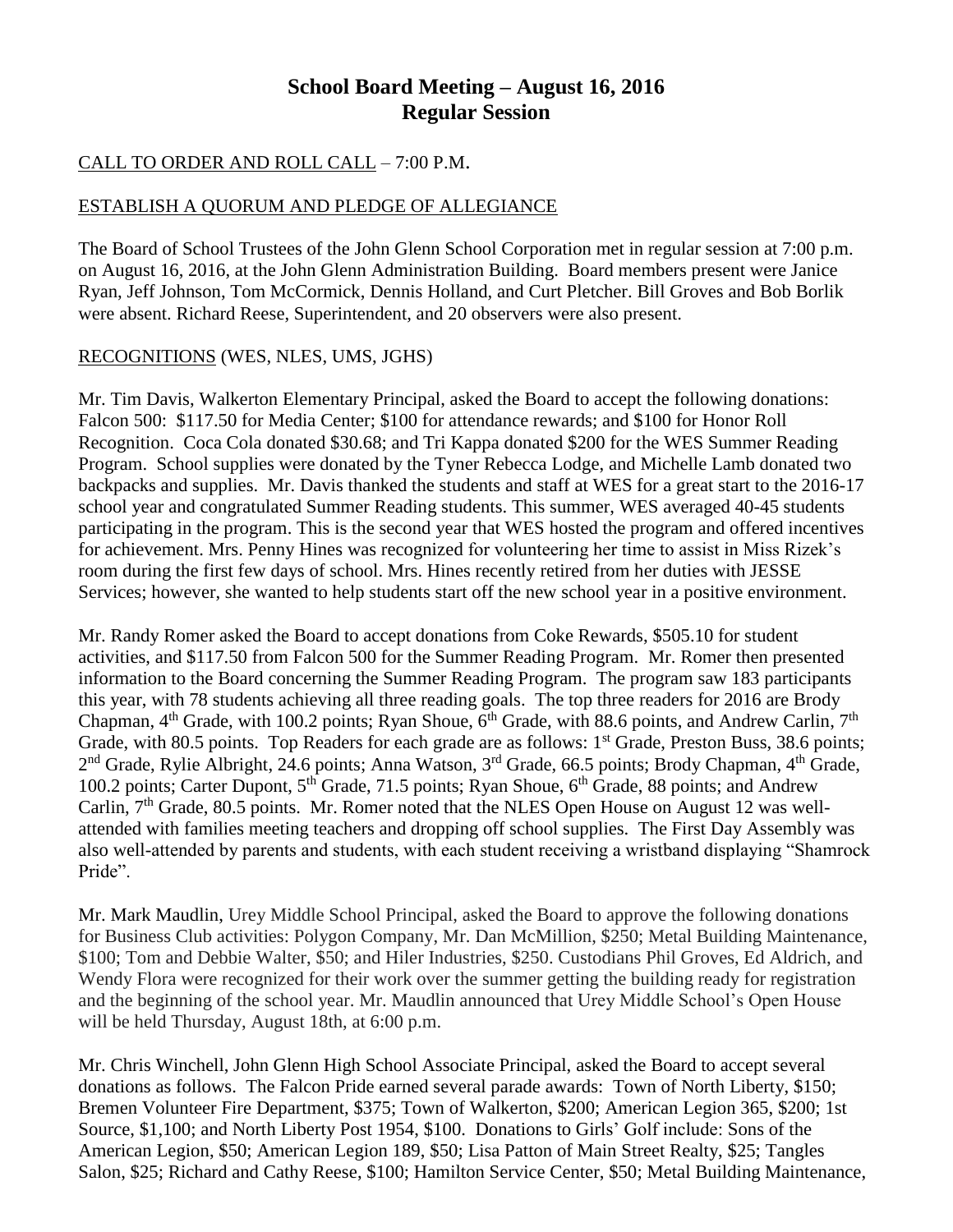\$50; DC Garage Doors, \$100; R's Minni Store, \$100; Lakeside Beef Shop, \$45; Working Persons Store, \$25; Hensler Nursery, \$100; Bob and Kelly Prentkowski, \$100; and Scotty's Ventures, \$100; Other donations include: Larry and Janet Hiler, \$300 for Falloween; The Zone, \$500 for the Girls' Golf Outing; and JGHS Band Boosters, \$4,900 to Band.

A motion to accept the donations as presented was made by Tom McCormick and seconded by Dennis Holland. The motion passed with a five to zero vote.

#### CONSENT AGENDA ITEMS #1 – 4

- 1. Approve Minutes August 2, 2016 Regular & Executive Session
- 2. Approve Claims # 1024 1104
- 3. Personnel Recommendations

*Retirements/Resignations*

- a. Katie Ring Instructional Aide, North Liberty Elementary School
- b. Erica Franklin Instructional Aide, North Liberty Elementary School
- c. Cindy Hepler Before & After Care Aide, Walkerton Elementary School
- d. Catrina Kroeger Reading/Math Aide, John Glenn High School
- e. Lisa Barger Bus Driver, John Glenn School Corporation (will remain sub driver)
- f. Ashley Walls Assistant Cheerleading Coach, John Glenn High School
- g. Kimberley Podell Weight Room Supervisor, John Glenn High School
- h. Kara Miller Career Aide and League of Extraordinary Falcons Sponsor, John Glenn HS
- i. Haley Givens Instructional Aide and Track Coach, Urey Middle School
- j. Katie Groves Instructional Aide, Urey Middle School

*Appointments/Transfers*

- a. Patti Slough Senior Class Co-Sponsor, John Glenn High School
- b. Beth Schmeltz Senior Class Co-Sponsor, John Glenn High School (1/2 Stipend)
- c. Kay Freehauf Senior Class Co-Sponsor, John Glenn High School (1/2 Stipend)
- d. Richard Fansler Junior Class Co-Sponsor, John Glenn High School
- e. Connie Fansler Junior Class Co-Sponsor, John Glenn High School
- f. Julie Parent Sophomore Class Sponsor, John Glenn High School
- g. Randy Smith Freshman Class Sponsor, John Glenn High School
- h. Jodie Temple Instructional Aide, Urey Middle School
- i. Jodi Alexander Instructional Aide, Urey Middle School
- j. Nicole Slater Instructional Aide, Urey Middle School
- k. Jessica George Instructional Aide, North Liberty Elementary School
- l. Brittany Layman Instructional Aide, North Liberty Elementary School
- m. Jodi Ross Instructional Aide, North Liberty Elementary School
- n. Mary Kopinski Instructional Aide, Increase hours from 29 to 35, North Liberty Elementary
- o. Jennifer Minnick Instructional Aide, Increase hours from 29 to 35, North Liberty Elementary
- p. Judy Moore Media Center Aide, increase hours from 22.5 to 37.5, Urey Middle School
- q. Kelli Craft Transfer from Instructional Aide to Technology Facilitator, North Liberty E.S.
- r. Mallary Ayala Technology Facilitator, Urey Middle School
- s. Darcie Klinedinst Careers and Reading Aide, John Glenn High School
- t. Rachele Chaffin High School Secretary, John Glenn High School
- u. Mary Kopka Maternity Leave/Temporary Teacher, Walkerton Elementary School
- v. Patricia Braun High Ability Teacher, Walkerton and North Liberty Elementary Schools
- w. Sarah Sweet 5<sup>th</sup> Grade Teacher, North Liberty Elementary School
- x. Randall Burch 2<sup>nd</sup> Grade Teacher, North Liberty Elementary School

4. Transfer Students

Perla Garcia, WES/5; Aidan Garcia, WES/3; Alesia Garcia, WES/1; Reaghan Green, WES/1; Ayden Guzak, WES/5; Peyton Payne, WES/4; Savion Lewis, WES/K; Yavarion Rice, WES/5; Mya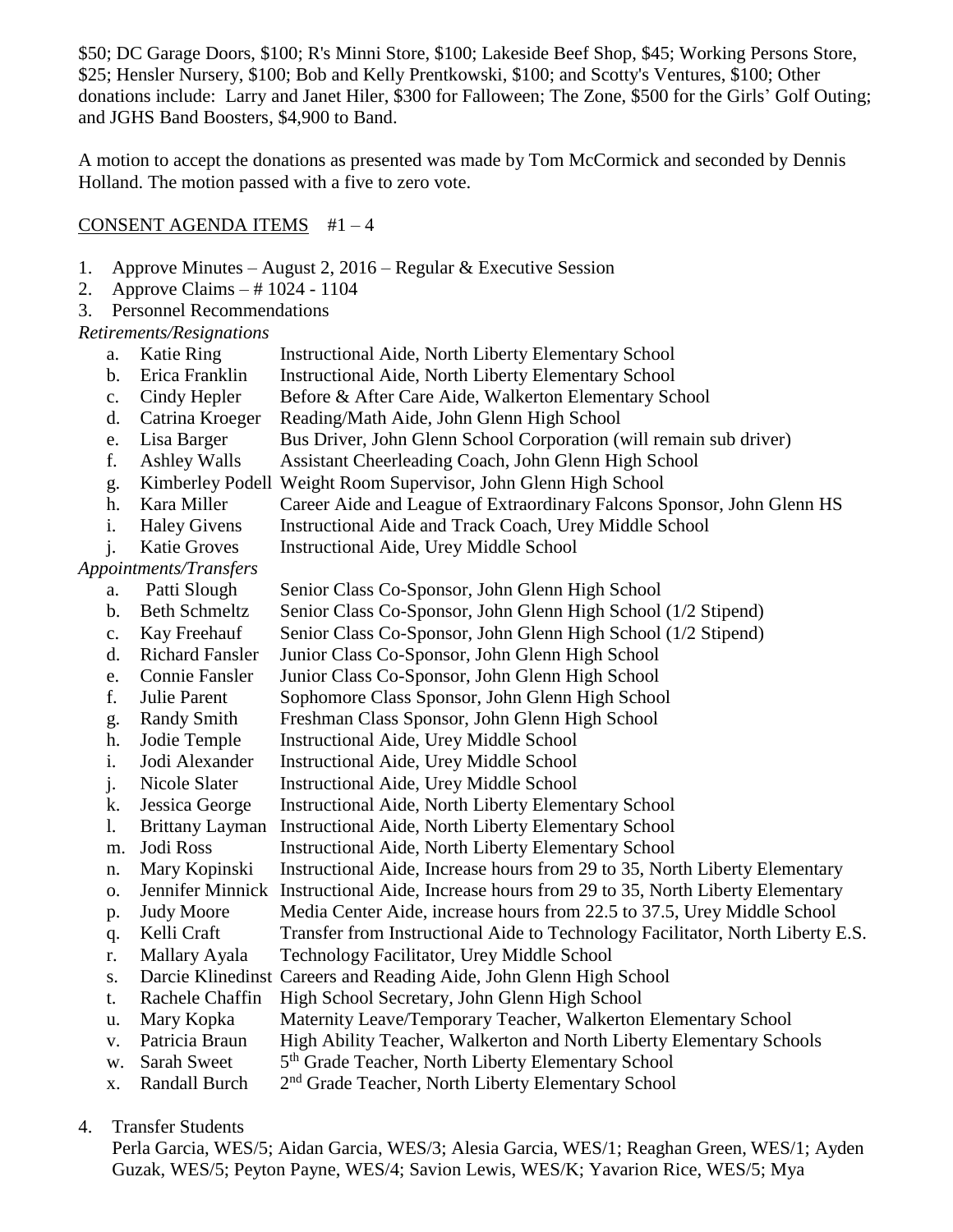Underwood, WES/3; Anna White, WES/3; Vincent Baker, NLES/3; Liriel Geist, NLES/3; Charis Geist, NLES/1; James Gigli II, NLES/K; Caleb Hoppe, NLES/K; Carsen Hoppe, NLES/K; Dustin Miller, NLES/4; Lexis Owens, NLES/3; Zoe Owens, NLES/K; Zachery Surpas, NLES/K; Elijah Schultz, NLES/3; Alexander Sweet, NLES/2; Elizabeth Sweet, NLES/4; Ryan Taylor, NLES/1; Anika Aguilar, UMS/7; Haylee Green, UMS/7; Alexis Baer, JGHS/9; Evan Baker, JGHS/11; Emma Clark, JGHS/11; Jonathan Layne, JGHS/11; Isaac McLean, JGHS/10; Clare Malkowski, JGHS/11; and Arley Thacker, JGHS/12.

Janice Ryan made a motion to approve Consent Agenda Items 1 - 4, and Curt Pletcher seconded the motion. The motion passed with a five to zero vote.

## NEW BUSINESS

1. Approve Resolution to Purchase Gift Cards as Recognition for Years of Service

Mr. Reese asked the Board to approve a resolution to purchase gift cards from Swan Lake Resort to reward all employees with 20 years of service or more. Janice Ryan made a motion to approve the resolution to purchase gift cards from Swan Lake Resort as recognition for 20 or more years of service. Dennis Holland seconded the motion, and the motion passed with a vote of five to zero.

2. Approve the First Reading of NEOLA Policy Revisions Volume 28, No. 2

Jeff Johnson asked for a revision to policy number 6152 to include laptops and chrome books, and Mr. Reese agreed to make the changes before the second reading. Curt Pletcher made a motion to approve the first reading of the NEOLA Policy Revisions, Volume 28, Number 2. Tom McCormick seconded the motion, and the motion passed with a vote of five to zero.

3. Approve Overnight Trip to Stratford Theatre Festival – John Glenn High School

Mr. Richard Snyder asked permission to take seven high school students to the Stratford Theatre Festival in Stratford Ontario September 1 to 4, 2016. Mr. Snyder attended this festival last year with several students, and will again be traveling with students and staff from Goshen High School. A short discussion was held before Tom McCormick made a motion to approve the overnight trip to the Stratford Theatre Festival in Stratford, Ontario. Dennis Holland seconded the motion, and the motion passed with a vote of five to zero.

## REPORTS

1. Superintendent's Report

Mr. Tom Bendy reviewed the budget comparison from 2016 to 2017 with the Board. This was a preliminary report offered before the 2017 Proposed Budget is finalized and presented to the Board.

Mr. Reese shared information concerning a property adjacent to Walkerton Elementary School that is going up for sale at Sheriff's Auction on Monday, September 22, 2016. Mr. Reese would like to acquire the property for the Corporation, and asked the Board to set a bid limit; the Board agreed to allow a \$10,000 maximum bid.

## BOARD COMMENTS/QUESTIONS

Mr. Reese reminded board members of the August 18<sup>th</sup> Soccer Field Dedication.

NEXT MEETING DATE: September 6, 2016 7:00 P.M. ADMN Regular Session